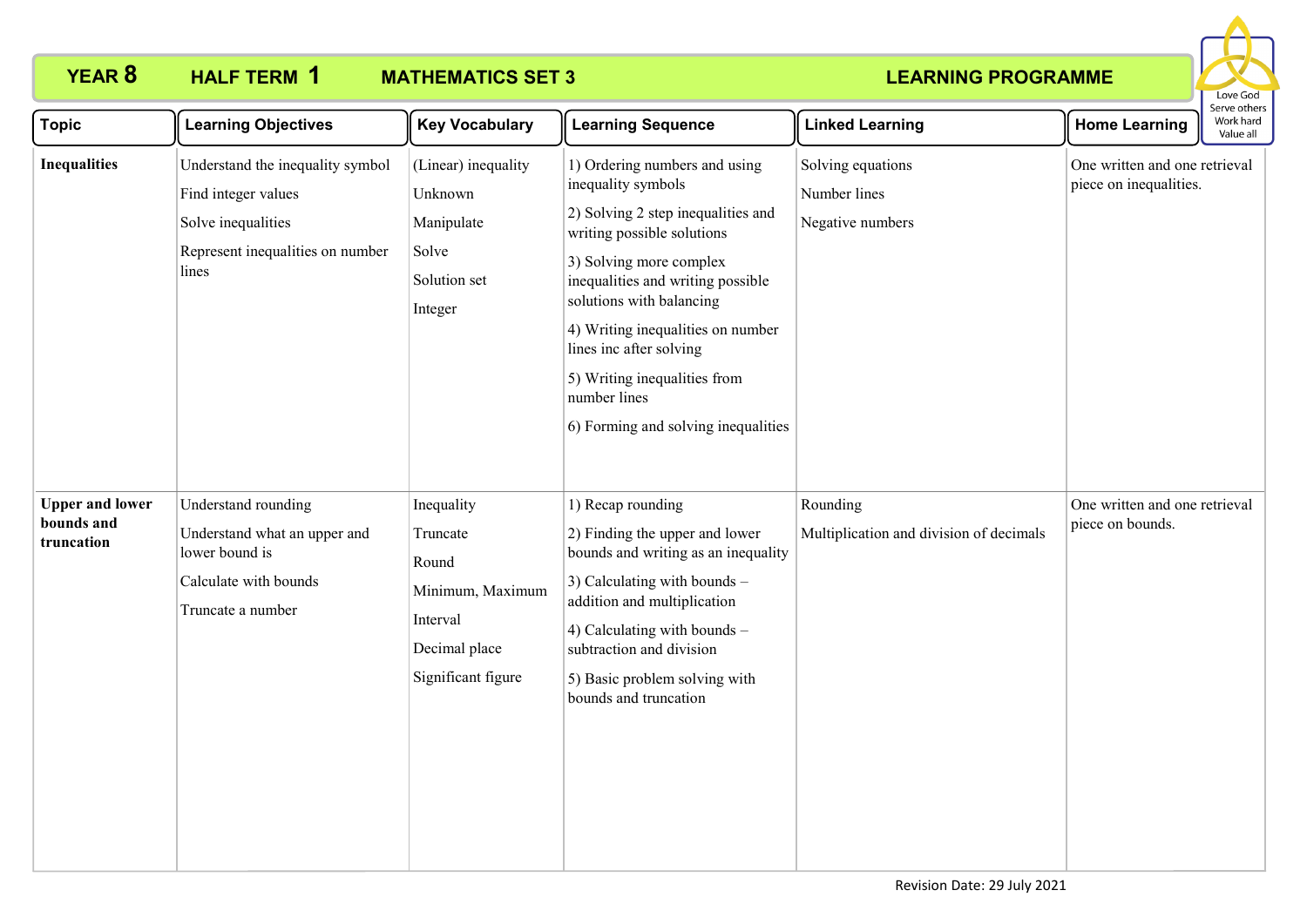

| <b>Topic</b>                                           | <b>Learning Objectives</b>                                                                                                                         | <b>Key Vocabulary</b>                                                                  | <b>Learning Sequence</b>                                                                                                                                                                                                                                                                                                                                                                                                                                                                                                                                        | <b>Linked Learning</b>                                          | <b>Home Learning</b>                                  | serve other:<br>Work hard<br>Value all |
|--------------------------------------------------------|----------------------------------------------------------------------------------------------------------------------------------------------------|----------------------------------------------------------------------------------------|-----------------------------------------------------------------------------------------------------------------------------------------------------------------------------------------------------------------------------------------------------------------------------------------------------------------------------------------------------------------------------------------------------------------------------------------------------------------------------------------------------------------------------------------------------------------|-----------------------------------------------------------------|-------------------------------------------------------|----------------------------------------|
| Pythagoras                                             | To understand Pythagoras theorem<br>Calculate missing sides of a right<br>angled triangle                                                          | Hypotenuse<br>Pythagoras' theorem<br>Right angle<br>Square root                        | 1) Exploring right angled triangles<br>2) Calculating the hypotenuse<br>3) Calculating the shorter sides<br>4) Calculating a mixture<br>5) Worded problems involving<br>Pythagoras<br>6) Pythagoras involving basic<br>bearings<br>7) Multi step Pythagoras<br>8) Complex Pythagoras questions<br>involving algebra                                                                                                                                                                                                                                             | Square numbers and roots<br>Area<br>Substitution<br>Rearranging | One written and one retrieval<br>piece on Pythagoras. |                                        |
| Laws of indices and Work with indices<br>standard form | Understand basic index laws<br>Understand negative indices<br>Write in standard form<br>Convert from standard form<br>Calculate with standard form | Power<br>Root<br>Index, Indices<br>Positive<br>Negative<br>Standard form<br>Inequality | 1) Basic rules of indices (5 of them) Powers and roots<br>2) Basic rules of indices (5 of them) Powers of 10<br>3) Index rules with coefficients and<br>combined laws<br>4) Exploring basic negative indices<br>5) Positive powers from and into<br>standard form<br>6) Negative powers from and into<br>standard form<br>7) Choosing which method to apply<br>to a given problem<br>8) Calculating with standard form -<br>Multiplication and division<br>9) Calculating with standard form -<br>addition and subtraction<br>10) Worded / exam style questions | Calculate with decimals                                         | One written and one retrieval<br>piece on indices.    |                                        |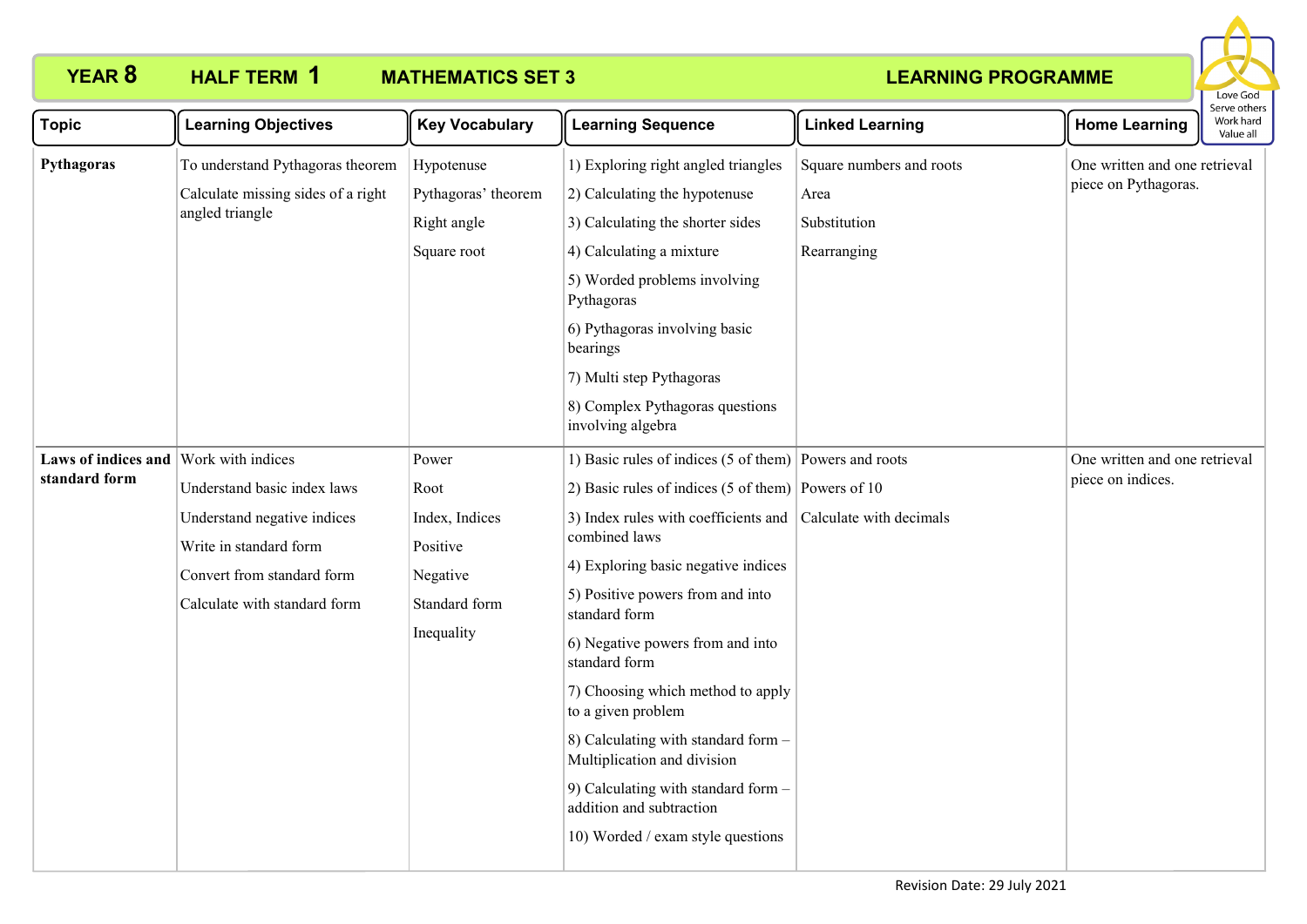

| <b>Topic</b>   | <b>Learning Objectives</b>                                                                                                                                            | <b>Key Vocabulary</b>                                                                                                                        | <b>Learning Sequence</b>                                                                                                                                                                                                                                                                                                                                                                                                                                                                 | <b>Linked Learning</b>                                        | <b>Home Learning</b>                               | יו אר מוורו -<br>Work hard<br>Value all |  |
|----------------|-----------------------------------------------------------------------------------------------------------------------------------------------------------------------|----------------------------------------------------------------------------------------------------------------------------------------------|------------------------------------------------------------------------------------------------------------------------------------------------------------------------------------------------------------------------------------------------------------------------------------------------------------------------------------------------------------------------------------------------------------------------------------------------------------------------------------------|---------------------------------------------------------------|----------------------------------------------------|-----------------------------------------|--|
| Graphs         | Understand basic lines on graphs<br>Plot linear graphs using a variety of Equation<br>methods<br>Plot quadratic graphs<br>Plot cubic graphs<br>Plot reciprocal graphs | Plot<br>Linear<br>Coordinate<br>(Positive/negative)<br>gradient<br>y-intercept<br>Horizontal<br>Vertical<br>Substitute<br>Quadratic<br>Cubic | 1) Horizontal, vertical and<br>variations of y=x<br>2) Plotting table of values including<br>negative gradients<br>3) Plotting using $y=mx+c$ (positive<br>gradients)<br>4) Plotting using $y=mx+c$<br>(fractional and negative gradients)<br>5) Equation of a graph from the line<br>6) Plotting graphs in the form<br>$ax+by = c$<br>7) Plotting quadratic graphs<br>8) Plotting cubic graphs<br>9) Plotting reciprocal graphs<br>10) Recognising types of graphs<br>and consolidation | Substitution                                                  | One written and one retrieval<br>piece on graphs.  |                                         |  |
| <b>Circles</b> | Calculate area and perimeter of<br>circles<br>Calculate area and perimeter of<br>parts of circles<br>Solve problems involving circles                                 | Circle, Pi<br>Radius<br>Diameter<br>Circumference<br>Area<br>Sector<br>Arc                                                                   | 1) Investigating circles<br>2) Calculating with circumference<br>3) Calculating with area<br>4) Area of a sector with angles that<br>are factors of 360<br>5) Arc length with angles that are<br>factors of 360 including perimeter<br>problems                                                                                                                                                                                                                                          | Area and circumference of circles<br>Fractions and proportion | One written and one retrieval<br>piece on circles. |                                         |  |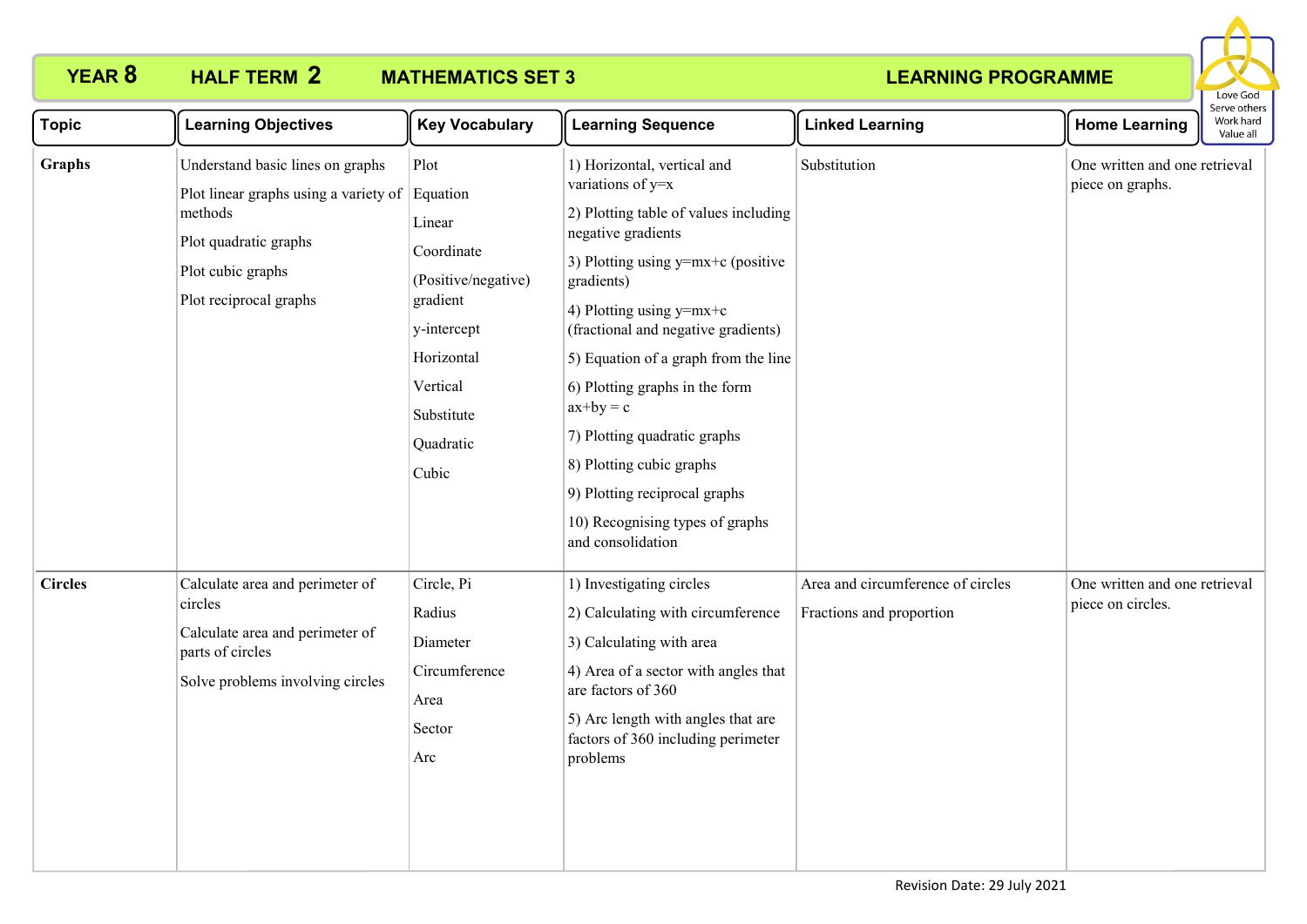

| <b>Topic</b>                                                                     | <b>Learning Objectives</b>                                                                                                                                 | <b>Key Vocabulary</b>                                                                                              | <b>Learning Sequence</b>                                                                                                                                                                                                                                                                                                                  | <b>Linked Learning</b>                                      | <b>Home Learning</b>                               | serve otriers<br>Work hard<br>Value all |
|----------------------------------------------------------------------------------|------------------------------------------------------------------------------------------------------------------------------------------------------------|--------------------------------------------------------------------------------------------------------------------|-------------------------------------------------------------------------------------------------------------------------------------------------------------------------------------------------------------------------------------------------------------------------------------------------------------------------------------------|-------------------------------------------------------------|----------------------------------------------------|-----------------------------------------|
| <b>Expanding and</b><br>factorising with<br>double brackets inc<br>basic solving | Develop understanding of quadratic Product<br>equations<br>Work interchangeably between<br>expanded and factorised form<br>Solve basic quadratic equations | Expand<br>Linear<br>Quadratic<br>Variable<br>Term<br>Coefficient<br>Common factor<br>Factorise<br>Power<br>Indices | 1) Recap basic expanding and<br>simplifying<br>2) Recap basic factorising<br>3) Expanding double brackets<br>4) Expanding double brackets with<br>$2x$ or $3x$ etc<br>5) Expanding with more complex<br>double brackets<br>6) Factorising quadratics (positive)<br>7) Factorising quadratics (negative)<br>8) Factorising quadratics both | Simplifying algebra<br>Expanding and factorising<br>Solving | One written and one retrieval<br>piece on solving. |                                         |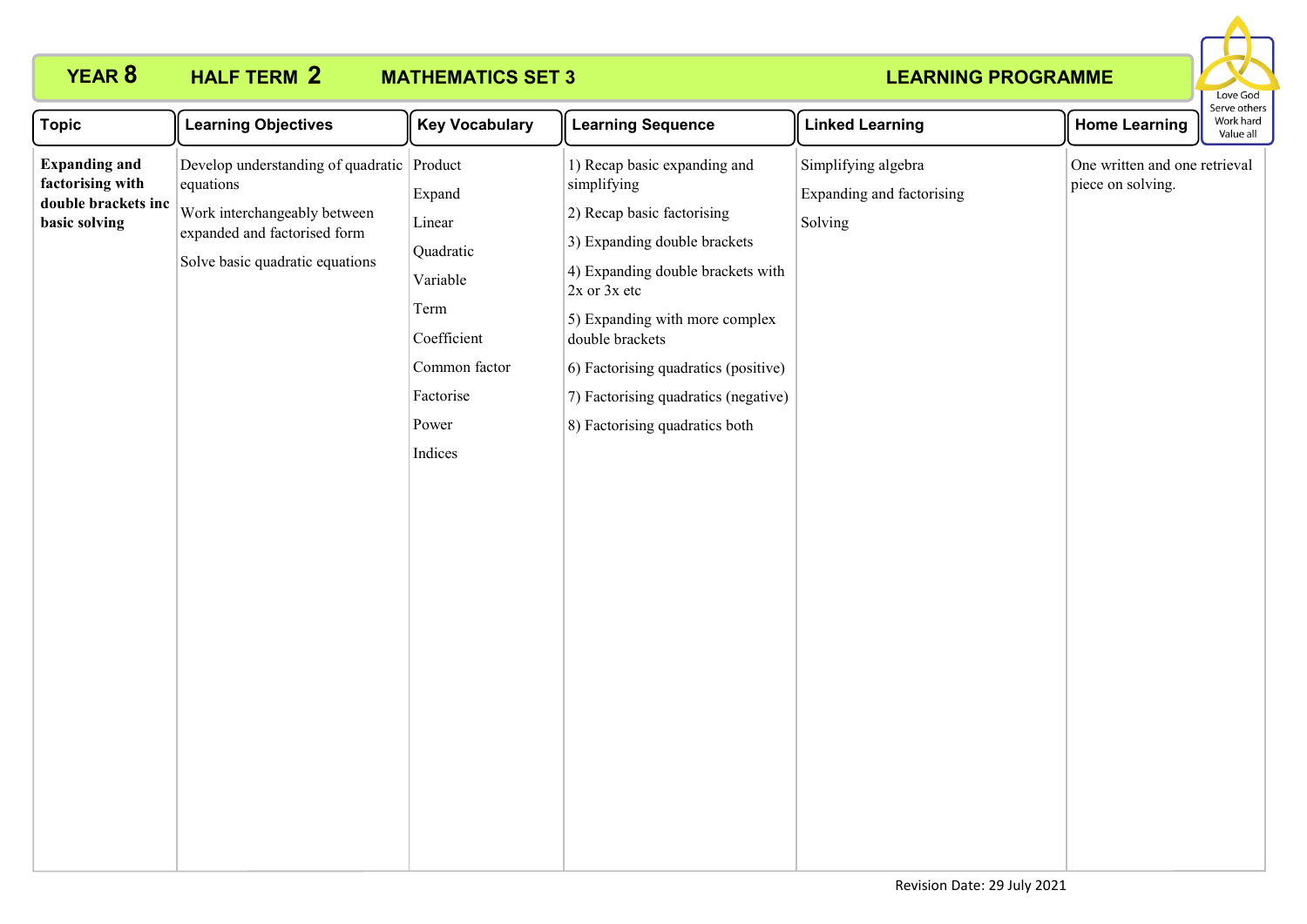

| <b>Topic</b>                                           | <b>Learning Objectives</b>                                                                                                                                                                                                                                                                                                                                                                      | <b>Key Vocabulary</b>                                                               | <b>Learning Sequence</b>                                                                                                                                                                                                                                                                                                        | <b>Linked Learning</b>                                                                                                                                                                                                                                                                                                       | <b>Home Learning</b>                                   | Serve others<br>Work hard<br>Value all |
|--------------------------------------------------------|-------------------------------------------------------------------------------------------------------------------------------------------------------------------------------------------------------------------------------------------------------------------------------------------------------------------------------------------------------------------------------------------------|-------------------------------------------------------------------------------------|---------------------------------------------------------------------------------------------------------------------------------------------------------------------------------------------------------------------------------------------------------------------------------------------------------------------------------|------------------------------------------------------------------------------------------------------------------------------------------------------------------------------------------------------------------------------------------------------------------------------------------------------------------------------|--------------------------------------------------------|----------------------------------------|
| <b>Ratio and</b><br>proportion                         | To fluently simplify ratios<br>including where the units are<br>different and to simplify ratios in<br>the form 1:n<br>To be able to divide a given<br>quantity into two parts in a given<br>part:part or Part:whole ratio.<br>To understand proportion and use it<br>to solve problems using the unitary<br>method<br>To be able to convert<br>interchangeably between different<br>currencies | Ratio<br>Proportion<br>Multiplier<br>Unitary method<br>Units                        | 1) Simplifying ratios with different<br>units and writing in the form 1:n<br>where n is a decimal<br>2) Ratio problems via bar<br>modelling<br>3) Ratio problems via bar<br>modelling<br>4) Ratio problems involving<br>algebra<br>5) Best buys<br>6) Currency conversions<br>7) Unit conversions<br>8) End of unit test        | Find common factors of pairs of numbers<br>Convert between standard metric units of<br>measurement<br>Convert between units of time<br>Recall multiplication facts for<br>multiplication tables up to $12 \times 12$<br>Recall division facts for multiplication<br>tables up to $12 \times 12$<br>Solve comparison problems | One written and one retrieval<br>piece on ratio.       |                                        |
| <b>Compound interest</b><br>and reverse<br>percentages | To understand the difference<br>between simple and compound<br>interest.<br>To calculate simple interest<br>To be able to calculate compound<br>interest<br>To calculate a reverse percentage                                                                                                                                                                                                   | Percent<br>Multiplier<br>Increase, decrease<br>Simple interest<br>Compound interest | 1) Recap percentages of amounts –<br>all methods<br>2) Recap increase decrease - all<br>methods<br>3) Simple interest<br>4) Compound interest using a table<br>for each year.<br>5) Simple and compound interest<br>6) Reverse percentages non-<br>calculator<br>7) Reverse percentages calculator<br>8) End of unit assessment | To calculate percentages of amounts and<br>percentage increase and decrease<br>To convert interchangeably between<br>decimals and percentages<br>To understand the use of a multiplier                                                                                                                                       | One written and one retrieval<br>piece on percentages. |                                        |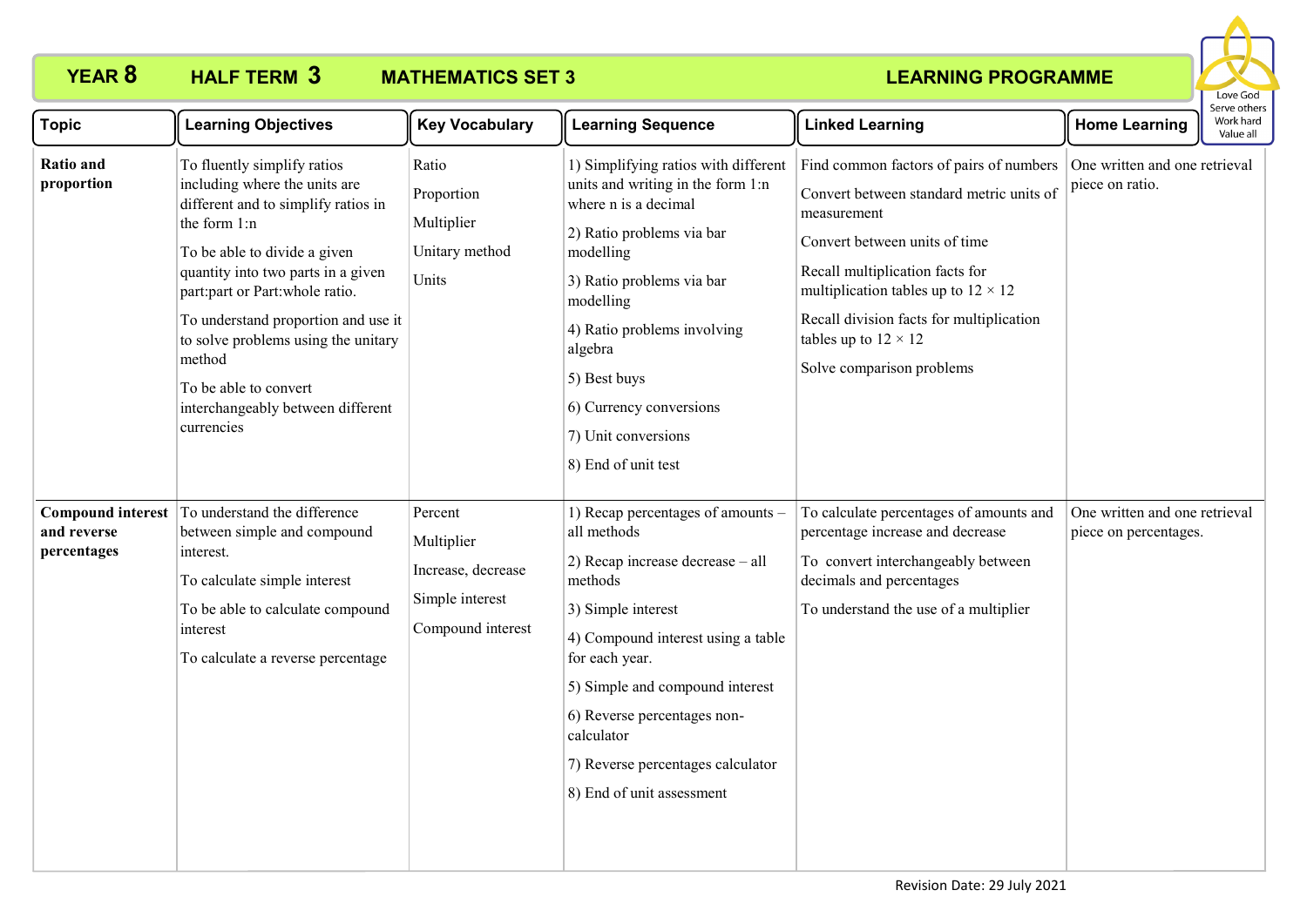

| <b>Topic</b>                                   | <b>Learning Objectives</b>                                                                                                                                                                                                                                                                                                                                                  | <b>Key Vocabulary</b>                                                                               | <b>Learning Sequence</b>                                                                                                                                                                                                                                                                                             | <b>Linked Learning</b>                                                                                                                                                                                                                                                                                                        | <b>Home Learning</b>                                | Serve othe<br>Work hard<br>Value all |
|------------------------------------------------|-----------------------------------------------------------------------------------------------------------------------------------------------------------------------------------------------------------------------------------------------------------------------------------------------------------------------------------------------------------------------------|-----------------------------------------------------------------------------------------------------|----------------------------------------------------------------------------------------------------------------------------------------------------------------------------------------------------------------------------------------------------------------------------------------------------------------------|-------------------------------------------------------------------------------------------------------------------------------------------------------------------------------------------------------------------------------------------------------------------------------------------------------------------------------|-----------------------------------------------------|--------------------------------------|
| <b>Averages from</b><br>grouped<br>frequencies | To be able to find the estimated<br>mean from a grouped frequency<br>and understand why it is only an<br>estimate and can be affected by<br>outliers.<br>To understand how to find the<br>median, mode and range from a<br>grouped frequency<br>Analyse and compare sets of data,<br>appreciating the limitations of<br>different statistics (mean, median,<br>mode, range) | Continuous data<br>Discrete data<br>Average<br>Spread<br>Mean<br>Median<br>Mode<br>Range<br>Measure | 1) Recap comparing data using also<br>averages<br>2) Mean from a grouped frequency<br>table<br>3) Problems involving mean from<br>group frequency<br>4) Median from a grouped<br>frequency table<br>5) Mode range and averages<br>problems from grouped frequency<br>6) Comparing data and describing<br>comparisons | Know the meaning of discrete and<br>continuous data<br>Interpret and construct frequency tables<br>Understand the mean, mode and median<br>as measures of typicality (or location)<br>Find the mean, median, mode and range<br>of a set of data<br>Find the mean, median, mode and range<br>from an ungrouped frequency table | One written and one retrieval<br>piece on averages. |                                      |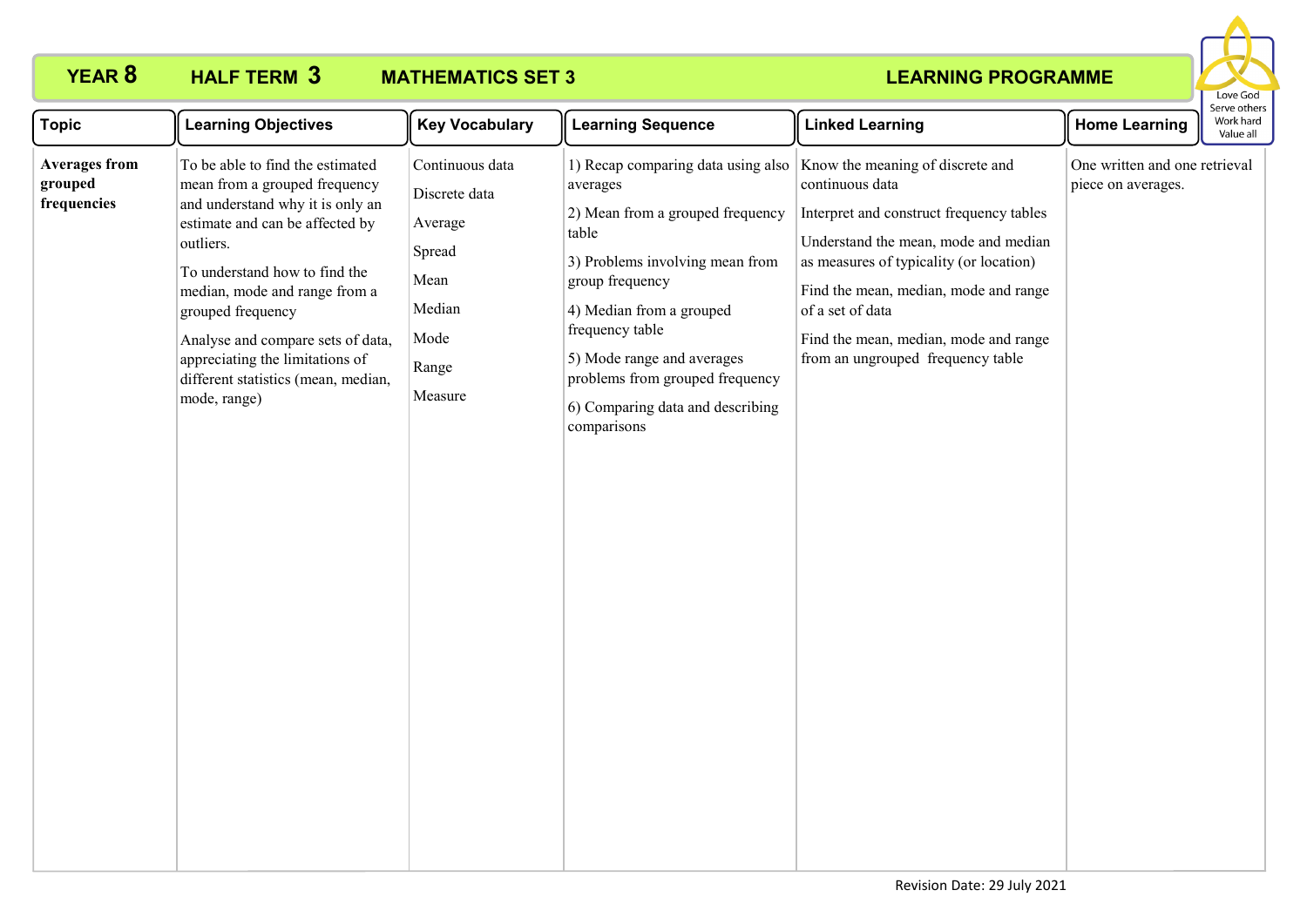

| <b>Topic</b>                 | <b>Learning Objectives</b>                                                                                                                                                                                                                                                                                                                                                                                                                                                                                                                         | <b>Key Vocabulary</b>                                                                                                                                                                                                         | <b>Learning Sequence</b>                                                                                                                                                                                                                                                                                                                                         | <b>Linked Learning</b>                                                                                                                                                                                                                                                                                                  | <b>Home Learning</b>                                   | Work hard<br>Value all |
|------------------------------|----------------------------------------------------------------------------------------------------------------------------------------------------------------------------------------------------------------------------------------------------------------------------------------------------------------------------------------------------------------------------------------------------------------------------------------------------------------------------------------------------------------------------------------------------|-------------------------------------------------------------------------------------------------------------------------------------------------------------------------------------------------------------------------------|------------------------------------------------------------------------------------------------------------------------------------------------------------------------------------------------------------------------------------------------------------------------------------------------------------------------------------------------------------------|-------------------------------------------------------------------------------------------------------------------------------------------------------------------------------------------------------------------------------------------------------------------------------------------------------------------------|--------------------------------------------------------|------------------------|
| Similarity and<br>congruence | To be able to construct triangles<br>(SAS, ASA, SSS)<br>To understand the conditions for<br>Congruency, particularly congruent<br>triangles (SSS, RHS, ASA, SAS)<br>To understand similarity and<br>recognise linear scale factors to<br>find missing lengths                                                                                                                                                                                                                                                                                      | Similar (shapes),<br>similarity<br>Conjecture<br>Derive<br>Prove, proof<br>Multiplier<br>Scale factor                                                                                                                         | Congruent, congruence $ 1\rangle$ Constructing triangles<br>2) Constructing triangles 2<br>3) Congruency $-$ discussing why<br>and what satisfies congruency<br>4) Congruent triangles<br>5) Similarity - discussing what's<br>and whys<br>6) Similarity – missing lengths<br>7) Similarity – harder questions and<br>angles rules<br>8) End of topic assessment | Accurately draw angles<br>To understand scale factors (from<br>previous enlargement topic in Year 7)<br>Know angle facts including angles at a<br>point, on a line and in a triangle<br>Know angle facts involving parallel lines<br>and vertically opposite angles<br>Know the properties of special<br>quadrilaterals | One written and one retrieval<br>piece on similarity.  |                        |
| Probability                  | To be able to calculate the<br>probabilities of independent or<br>dependent combined events<br>To be able to draw a sample space<br>diagram and calculate probabilities<br>using it.<br>Construct and list outcomes of<br>combined events using a tree<br>diagram and use a tree diagram to<br>solve simple problems involving<br>independent combined events<br>Use a tree diagram to solve<br>complex problems involving<br>independent combined events<br>Use a tree diagram to solve simple<br>problems involving dependent<br>combined events | Outcome, equally<br>likely outcomes<br>Independent event<br>Conditional probability<br>Tree diagrams<br>Theoretical probability<br>Experimental<br>probability<br>Random<br>Bias, unbiased, fair<br>Relative frequency<br>Set | 1) Probability recap<br>2) Probability from two-way tables<br>3) Probability rules - AND/OR<br>4) Probability trees basics<br>5) Calculating probabilities from<br>probability trees<br>6) Gaining a sound understanding<br>of probability trees<br>7) Conditional probability and<br>probability trees basic examples<br>8) End of unit assessment              | Add fractions and decimals<br>Multiply fractions and decimals<br>Convert between fractions, decimals and<br>percentages<br>Use frequency trees to record outcomes<br>of probability experiments                                                                                                                         | One written and one retrieval<br>piece on probability. |                        |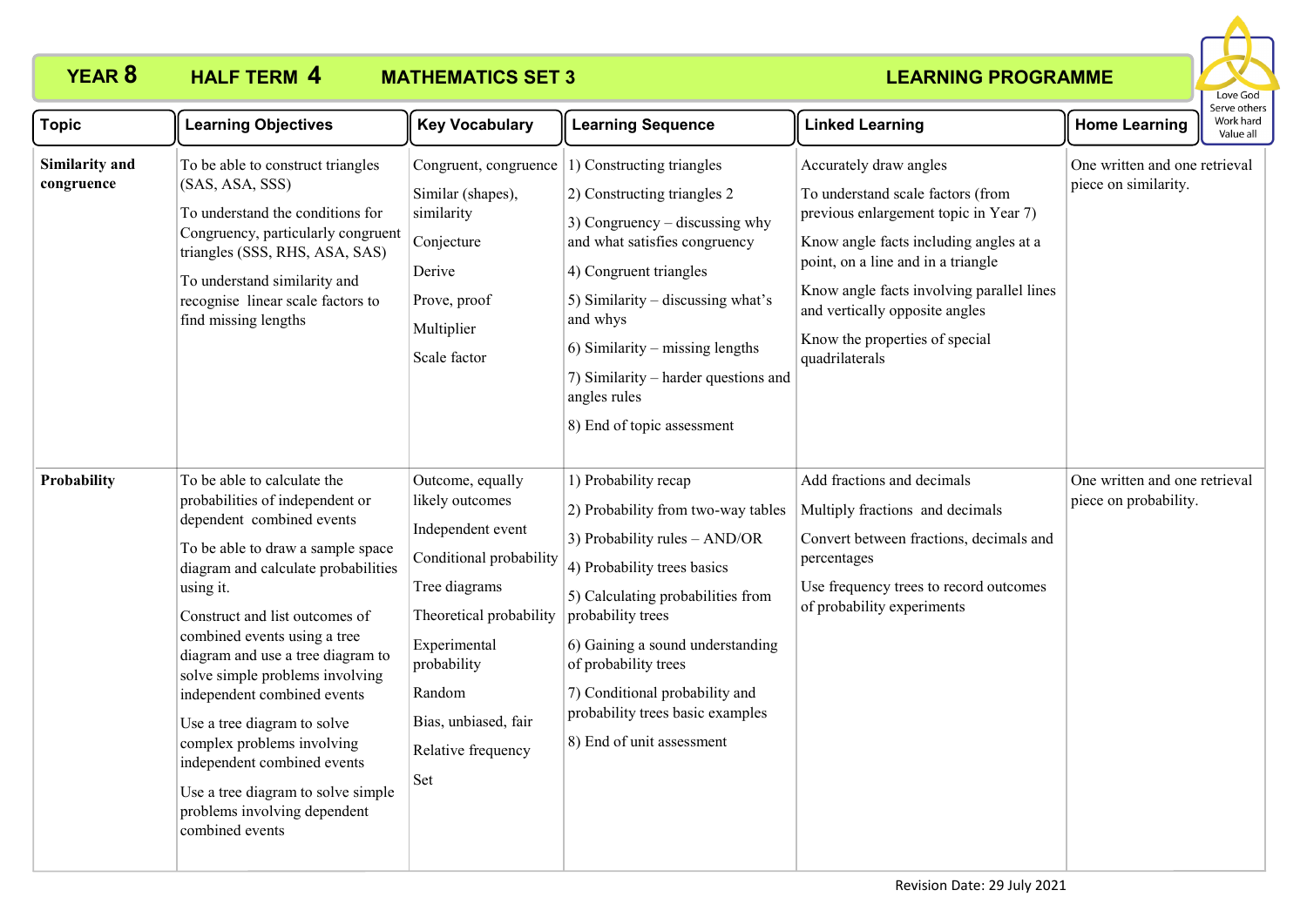

| <b>Topic</b>     | <b>Learning Objectives</b>                                                                                                                                                                                                                                                                                                                                                                                                                                                                                                                                                                                                                                                          | <b>Key Vocabulary</b>                                                                     | <b>Learning Sequence</b>                                                                                                                                                                                                                                                                 | <b>Linked Learning</b>                                                             | <b>Home Learning</b>                                 | <b>CIVE ULIEIS</b><br>Work hard<br>Value all |
|------------------|-------------------------------------------------------------------------------------------------------------------------------------------------------------------------------------------------------------------------------------------------------------------------------------------------------------------------------------------------------------------------------------------------------------------------------------------------------------------------------------------------------------------------------------------------------------------------------------------------------------------------------------------------------------------------------------|-------------------------------------------------------------------------------------------|------------------------------------------------------------------------------------------------------------------------------------------------------------------------------------------------------------------------------------------------------------------------------------------|------------------------------------------------------------------------------------|------------------------------------------------------|----------------------------------------------|
| <b>Sequences</b> | To be able to find the term-to-term<br>rule in a sequence and continue the<br>sequence.<br>To be able to fluently find the nth<br>term of ascending and descending<br>linear sequences. Use the nth term<br>of a sequence to deduce if a given<br>number is in a sequence<br>To be able to recognise and use the Fibonacci<br>Fibonacci sequence and generate<br>Fibonacci type sequences including<br>continuing to find the next terms of<br>a Fibonacci sequence<br>To be able to draw the subsequent<br>terms in a picture sequence and<br>calculate the nth term of it.<br>To be able to substitute into a<br>quadratic nth term to generate<br>terms in a quadratic sequence. | Term-to-term rule<br>Position-to-term rule<br>nth term<br>Generate<br>Linear<br>Quadratic | 1) Term to term rule and next terms<br>$(2)$ Finding the Nth term<br>3) Generating from the Nth term<br>4) Problems with the Nth term<br>5) Fibonacci including algebraic<br>6) Picture sequences<br>7) Generating a sequence from a<br>quadratic nth term<br>8) End of topic assessment | Substitution of positive numbers into an<br>expression<br>Solve two step equations | One written and one retrieval<br>piece on sequences. |                                              |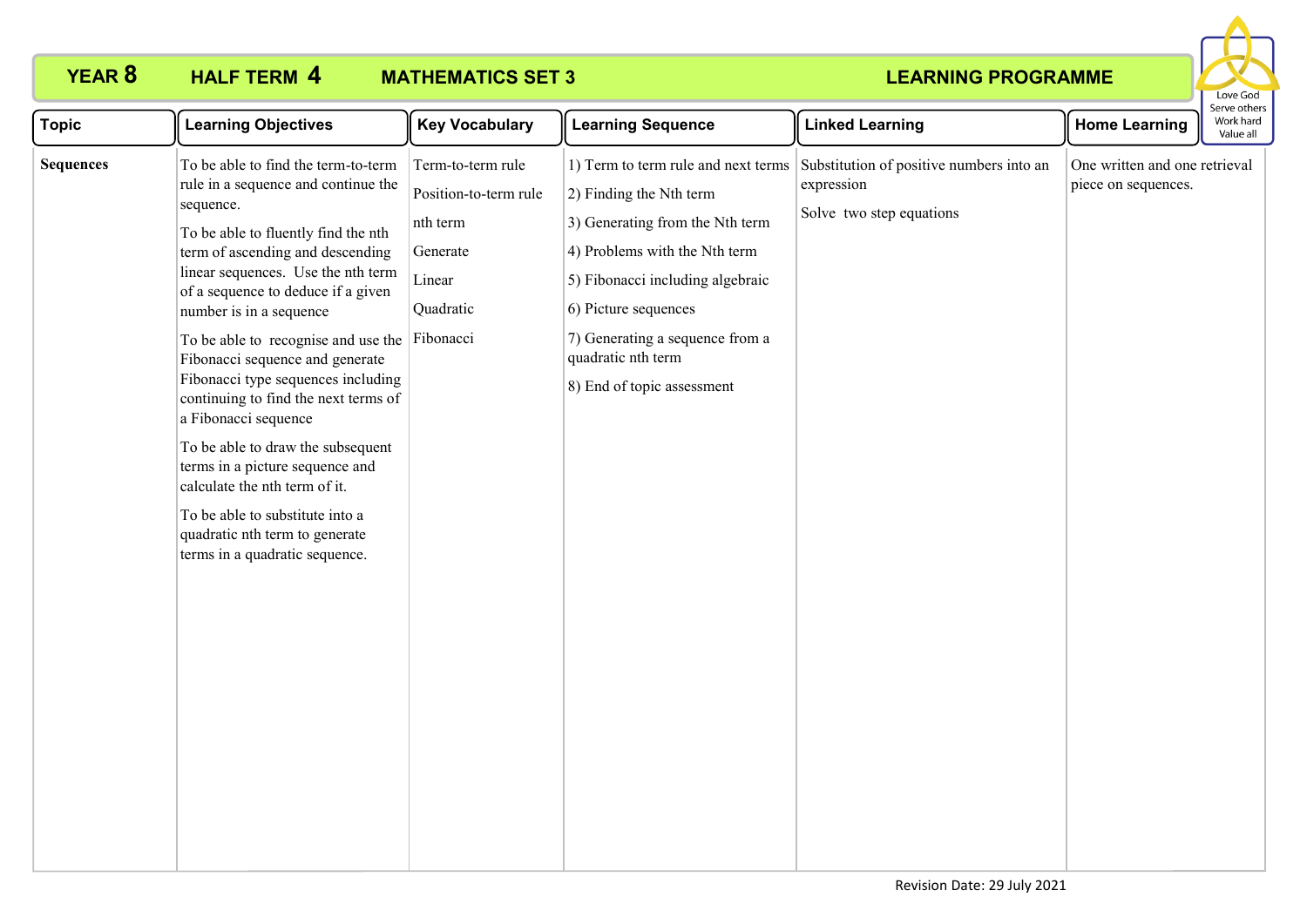

| <b>Topic</b>               | <b>Learning Objectives</b>                                                                                                                                                                                                                                                                                                                                                                                                                                       | <b>Key Vocabulary</b>                                                                                                                   | <b>Learning Sequence</b>                                                                                                                                                                                                                                                                                                                                                                                                                                                                                                   | <b>Linked Learning</b>                                                                                                                                                                                                                                                                                                              | <b>Home Learning</b>                                                  | Serve others<br>Work hard<br>Value all |
|----------------------------|------------------------------------------------------------------------------------------------------------------------------------------------------------------------------------------------------------------------------------------------------------------------------------------------------------------------------------------------------------------------------------------------------------------------------------------------------------------|-----------------------------------------------------------------------------------------------------------------------------------------|----------------------------------------------------------------------------------------------------------------------------------------------------------------------------------------------------------------------------------------------------------------------------------------------------------------------------------------------------------------------------------------------------------------------------------------------------------------------------------------------------------------------------|-------------------------------------------------------------------------------------------------------------------------------------------------------------------------------------------------------------------------------------------------------------------------------------------------------------------------------------|-----------------------------------------------------------------------|----------------------------------------|
| Surface area and<br>volume | To be able to fluently recall area<br>formulae for 2d shapes including<br>circles<br>To be able to calculate areas of<br>compound shapes<br>To be able to calculate the surface<br>area of cuboids, prisms and<br>cylinders<br>To be able to calculate the volume<br>of cylinders and prisms and work<br>with inverse operations and<br>rearranging formulae to calculate<br>missing dimensions.<br>To be able to solve functional area<br>and volume questions. | Trapezium<br>Parallelogram<br>(Right) prism<br>Circumference<br>Cylinder<br>Cross-section<br>Volume<br>Surface area<br>Units<br>Inverse | 1) Area recap - Trapezium,<br>triangle, parallelogram<br>2) Area recap – compound and<br>circles<br>3) Surface area of prisms including<br>all 2D faces<br>4) Surface area of prisms 2<br>5) Surface area of cylinders<br>6) Problems involving surface area<br>7) Calculating the volume of a<br>prism including cylinders<br>8) Calculating missing lengths<br>involving volume<br>9) Working with the volume of a<br>cylinder – calculating a radius<br>10) Functional skills $-$ mixing the<br>volume and surface area | Know how to use formulae to find the<br>area of rectangles, parallelograms,<br>triangles and trapezia<br>Know how to find the area of compound<br>shapes<br>Name 3d shapes and properties<br>Recall circle parts and formulae to find<br>the area and circumference of a circle.                                                    | One written and one retrieval<br>piece on surface area and<br>volume. |                                        |
| <b>Time series</b>         | To be able to plot a scatter graph of<br>bivariate data<br>Interpret a scatter diagram using<br>understanding of correlation and<br>accurately constructing a line of<br>best fit.<br>To calculate with compound<br>measures.<br>To draw and interpret a distance-<br>time graph                                                                                                                                                                                 | Scatter graph<br>Positive correlation<br>Negative correlation<br>Line of best fit<br>Interpolate<br>Extrapolate<br>Trend<br>Units       | 1) Exploring scatter graphs and<br>correlation<br>2) Plotting and line of best fit<br>3) Estimating from scatter graphs<br>4) Speed distance and time<br>5) SDT graphs drawing graphs<br>6) Understanding SDT graphs<br>7) Density mass and volume<br>8) Pressure mass and area                                                                                                                                                                                                                                            | Know the meaning of discrete data<br>Interpret and construct frequency tables<br>Construct and interpret pictograms, bar<br>charts, pie charts, tables and vertical line<br>charts<br>Convert between units of time<br>Convert between units of metric<br>measurements<br>Understand how to find the gradient of al<br>line segment | One written and one retrieval<br>piece on time series.                |                                        |